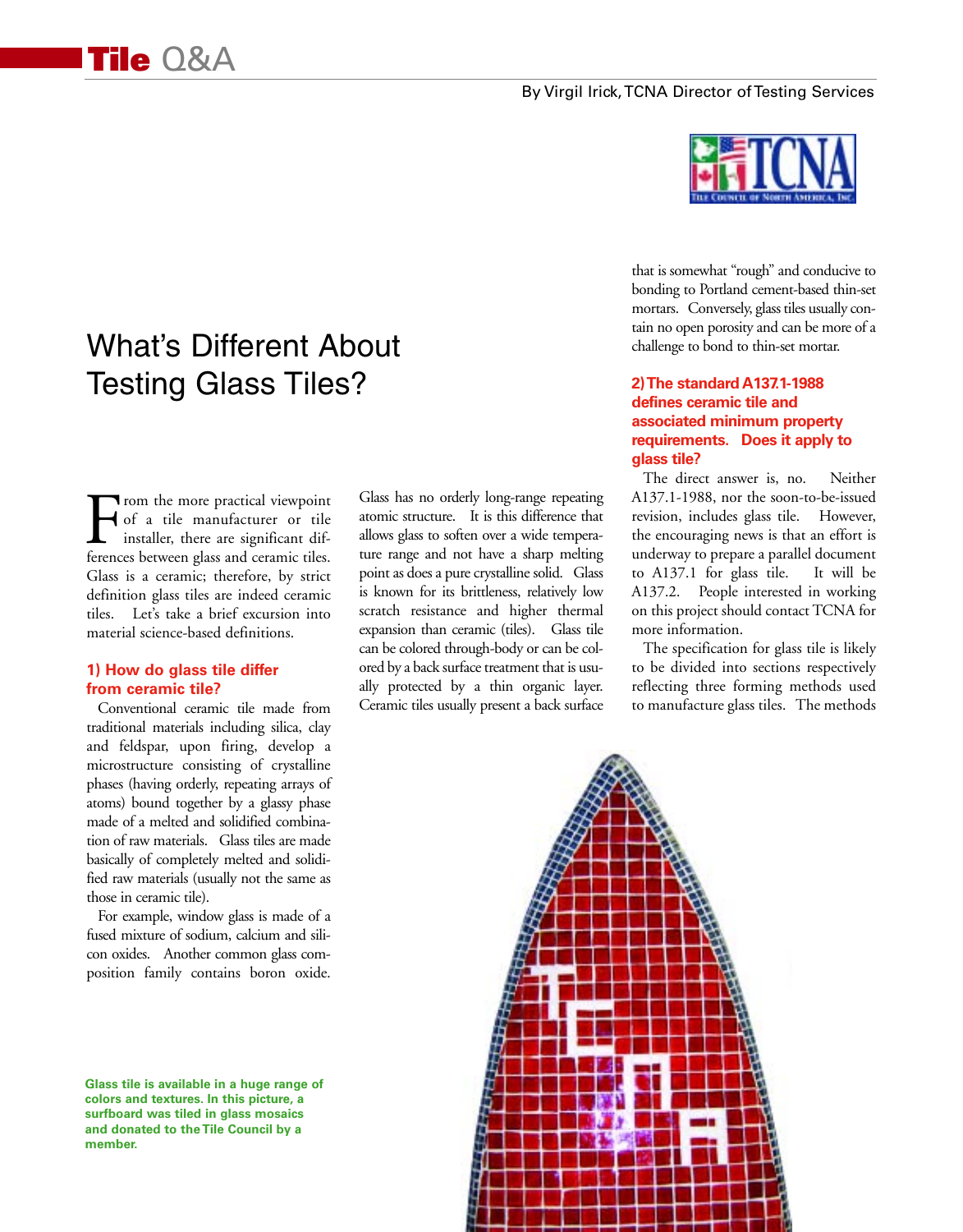are: 1) Cast (hot) at  $1600^{\circ}$ F or above; 2) Fused (warm) in the range of  $1200^\circ F$  to 1599°F; and 3) Cold at temperatures less than 1200°F.

Each forming method provides unique opportunities to vary color/luster, surface finish, coefficient of friction, etc. Additionally, glass specifications are likely to be segmented based upon the facial dimensions of the tile. For example, mosaic tiles are often quite thin and can be smaller than 1/2 inch square. Conversely tiles intended for floor or wall applications could have facial dimensions as large as 8 or 12 inches (or even larger). The apparatus needed to test such disparate sizes is often not useful for both, so property values must be set according to the testing device.

#### **3) What differences in setting practices are necessary for glass tile?**

Glass tile's translucency or transparency presents challenges to the tile setter in that materials and techniques used to set glass tile should not detract from the colorful beauty of the glass tile. Manufacturers of setting adhesives and grouts provide materials formulated for installing glass tile and careful attention must be paid to their installation recommendations. Besides guidelines from glass manufacturers and installation material manufacturers, one should also refer to the TCNA Handbook and three recent American National Standards for installing glass mosaics.

#### **4) What particular challenges exist in adopting specifications for glass tile?**

Challenges that must be addressed include:

Small-sized mosaics (<1 inch square) require special care. TCNA's laboratory designed and built a mini-dimension table that allows gauging dimensions of glass mosaics down to <1/2 inch square. Light transmission and light reflectivi-

ty are often legislated in building codes for certain installations. While this can also apply to ceramic tile, it more often comes up in specifications for glass tile projects. TCNA's laboratory recently purchased a sophisticated spectrophotometer capable of a wide range of reflectivity and color measurements to help address this issue.

In pool applications, water and pool chemicals might cause visual variations that are unpleasing to the eye. Thus, chemical attack is an important parameter to assess.

Because smooth glass can be slippery when wet, COF specifications will be an important point for discussion in the standards setting process. Manufacturers can adjust the surface properties of their tiles for improved traction in floor applications, so a means for comparing and evaluating such changes is quite important. This method must also measure the beneficial traction effect from the grout joints in mosaics.



**Circle 17 on Information Card**